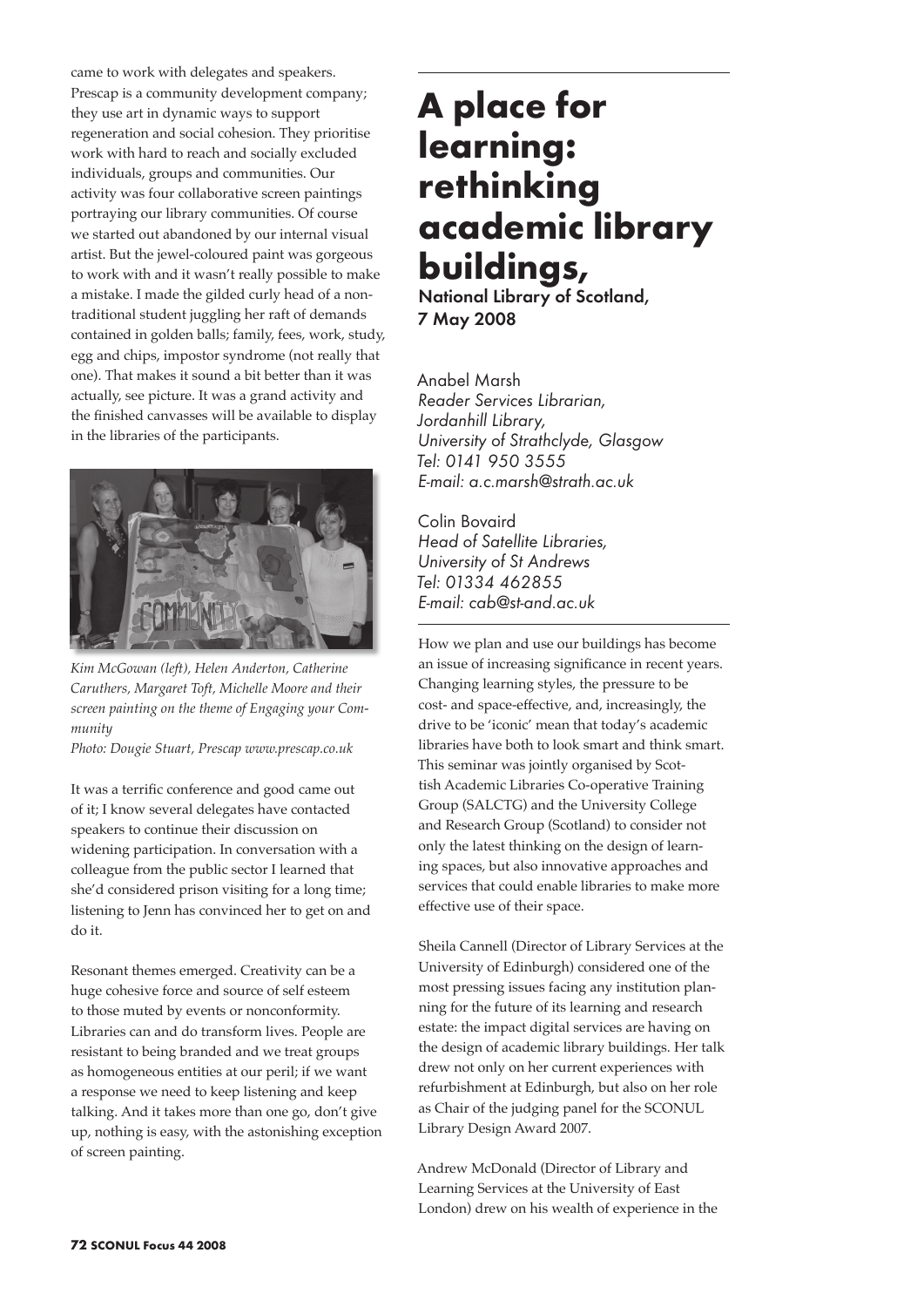design and management of learning spaces to give his vision for the future of how our libraries should look and function.

Chris Backler (Associate Librarian at the University of Dundee) introduced Dundee's roving reference enquiry service as an example of how the focus of a building can be changed by taking services out to its users.

Alex Hunt (Information Commons Manager at the University of Sheffield) gave a first-hand account of the challenges posed by moving to a radically different learning and physical environment in one of the most innovative learning spaces in the UK.

The talks, all illustrated with slides of the relevant buildings, can be viewed on the SALCTG website at: http://www.jiscmail.ac.uk/cgi-bin/filearea. cgi?LMGT1=LIS-SALCTG&a=get&f=/resources. htm

This paper will therefore concentrate on drawing together common themes from the four speakers.

**The vision.** There are very few published standards for library design, yet a building is the biggest single investment a library can make and decisions about it have long-term recurrent implications. It's important, therefore, to have a clear vision for the future and ask the right questions before planning a new learning space. Sheila suggested what some of these questions might be:

- How will the institutional mission change? (Research-led teaching, the student experience, access issues).
- What will learning be like? (Social networking, group learning).
- Will the library be bookless? (Electronic journals, books digitisation)
- What changes will there be in computing infrastructure? (The most difficult to predict mobile / wireless; certainly technology rich.)

**The users**. As Andrew pointed out, we need to always bear in mind that a building is about more than bricks and mortar – it's about people, and a well-made building can change the whole culture of a campus. It's perhaps a drawback therefore that libraries tend to be planned by architects and librarians – not by the people who use them most: students. As the library is where many students spend most of their time, it has become a quality issue in student feedback and, arguably, a factor in attracting and retaining students, so it's

important to consider their diverse learning styles. Although the trend is towards group learning, this does not suit everyone so, in Sheffield for example, while the ultra-flexible Information Commons (IC) seeks to accommodate a wide range of new style learners, the main library is still available to those who prefer a traditional study atmosphere. As part of its refurbishment, Edinburgh plans to follow the model being successfully used elsewhere by having the café on the ground floor with other floors becoming quieter as you go upwards.

**The building**. The building and its layout need to be adaptable enough to cope with these varied needs, and to be proof against future changes. Teaching rooms and group learning are both important, but Sheila made a clear distinction between them - she does not believe in separate discussion rooms which are too inflexible: mobile screens and study pods are more practical. For example, Alex described a flexible area in the IC with furniture on castors and power and data points on the floor which can be configured by the students themselves.

The furniture and fittings need to be robust in a building like the IC which is open on a 24-hour, 365 days a year basis, and one of Alex's regrets is that they did not "road test" them enough. After just a year, covered furniture needs replacement, and their clever lift-up power sockets lasted no time at all. Spend as much as possible on quality fittings is the message.

Computing trends are also difficult to predict. At present, 25% of reader spaces in libraries have computers on them (Andrew McDonald), but how much longer will we need fixed PCs? Will it be a safer bet to commit to a library built round wireless mobile computing? With these kinds of questions in mind, Andrew suggests including computing and network specialists in the design team. Again, flexibility and adaptability seem to be key: of the Information Commons 500 PCs, 100 are currently bookable, but this has proved inadequate and will soon increase to 200.

Noise is another issue, one which Andrew suggests should be redefined as sound management – how to manage a range of sound levels in one building - and he adds acoustic engineers to the list of people to involve in the design. Alex wishes they had designed in more areas which could be acoustically sealed, e.g. to expand the quiet areas in exam times. She was also surprised to find that some students do not consider the use of laptops to be silent, and the IC layout now includes some